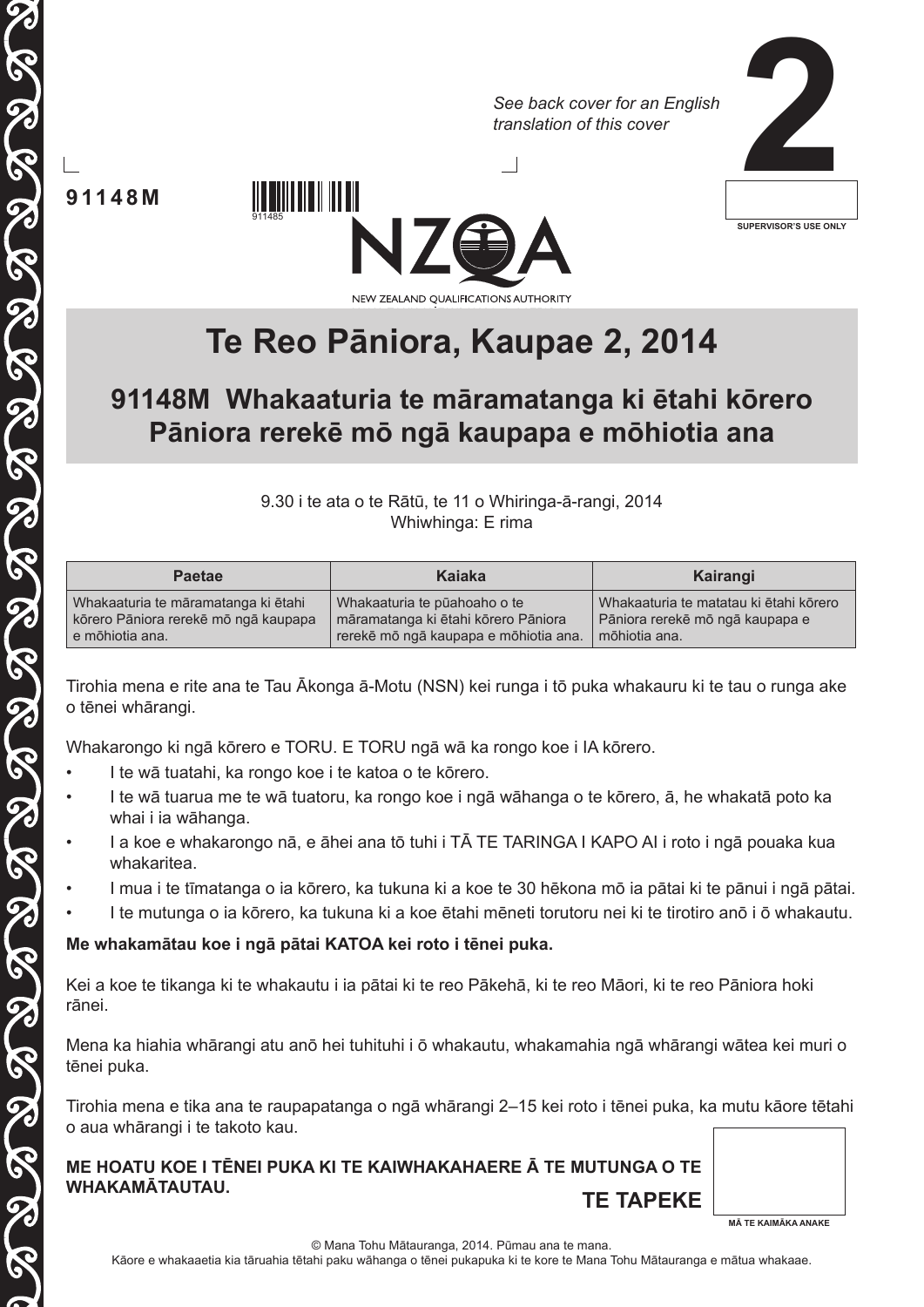# **TE KŌRERO TUATAHI: Entrevista con una neocelandesa en Madrid**

Whakarongo ki tētahi uiuinga me tētahi tangata nō Aotearoa e noho ana ki Madrid. E hāngai ana Te Pātai Tuatahi me Te Pātai Tuarua ki taua kōrero. Kei a koe te tikanga ki te whakautu i ngā pātai ki te reo Pākehā, ki te reo Māori, ki te reo Pāniora hoki rānei. Ināianei, ka tukuna ki a koe te kotahi mēneti ki te pānui i ngā pātai.

#### **TE PĀTAI TUATAHI**

Whakamahia te Wāhanga A hei whakautu i tēnei pātai.

Basándote en el texto, ¿piensas que a Anna le gusta vivir en Madrid? Explica tu respuesta con ejemplos del texto.

*E ai ki tāu i rongo ai, ki ō whakaaro, e pai ana a Anna ki te noho ki Madrid? Whakamāramatia tō whakautu mā te whakamahi i ētahi tauria nō roto mai i te kōrero.*

#### **TĀ TE TARINGA I KAPO AI**

**MĀ TE KAIMĀKA ANAKE**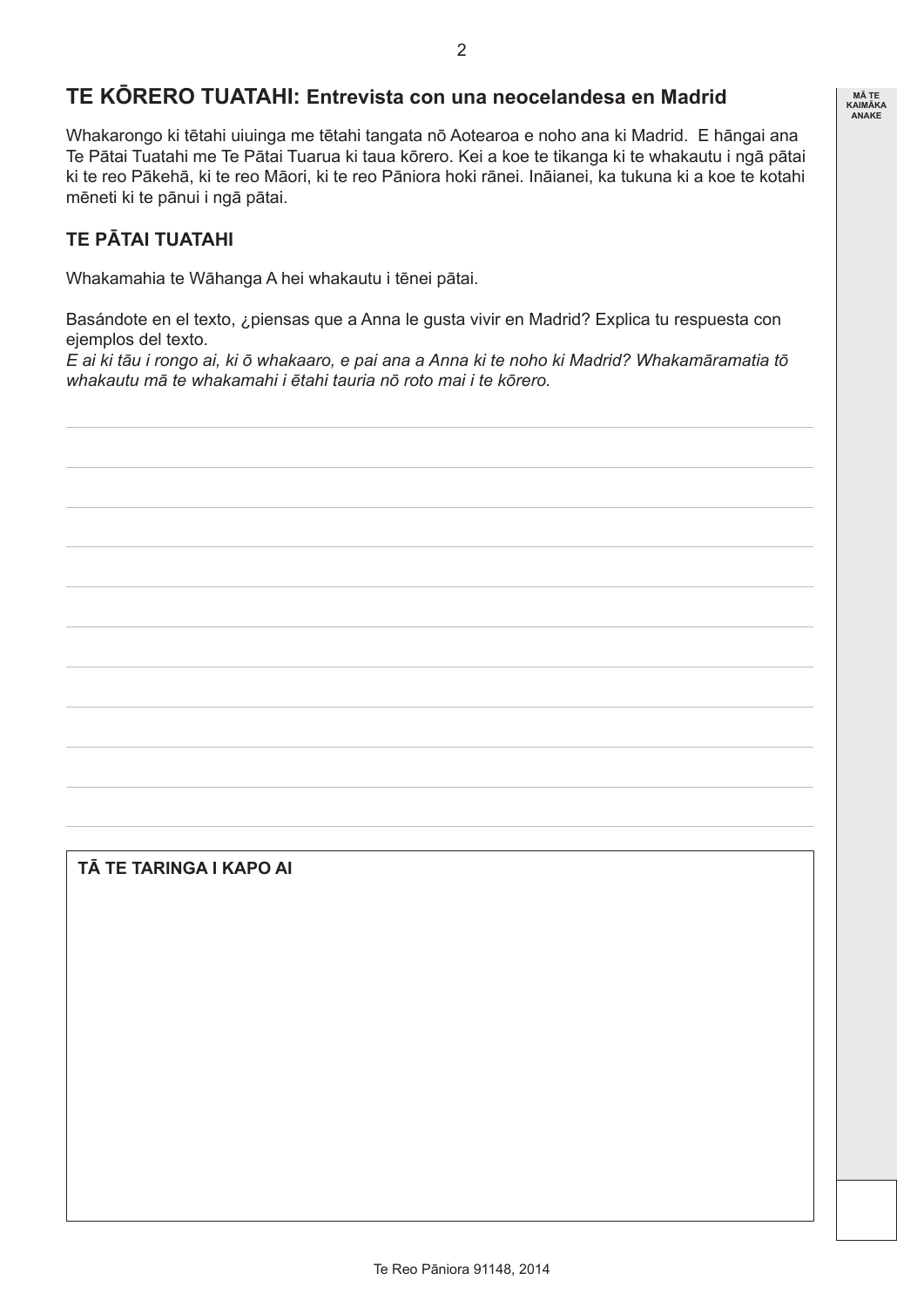#### **FIRST PASSAGE: Entrevista con una neocelandesa en Madrid**

Listen to an interview with a New Zealander living in Madrid. Question One and Question Two are based on this passage. Answer the questions in your choice of English, te reo Māori, and/or Spanish. You now have one minute to read the questions.

#### **QUESTION ONE**

Use Section A to answer this question.

Basándote en el texto, ¿piensas que a Anna le gusta vivir en Madrid? Explica tu respuesta con ejemplos del texto.

*According to what you have heard, do you think Anna enjoys living in Madrid? Explain your answer using examples from the text.* 

#### **LISTENING NOTES**

**ASSESSOR'S USE ONLY**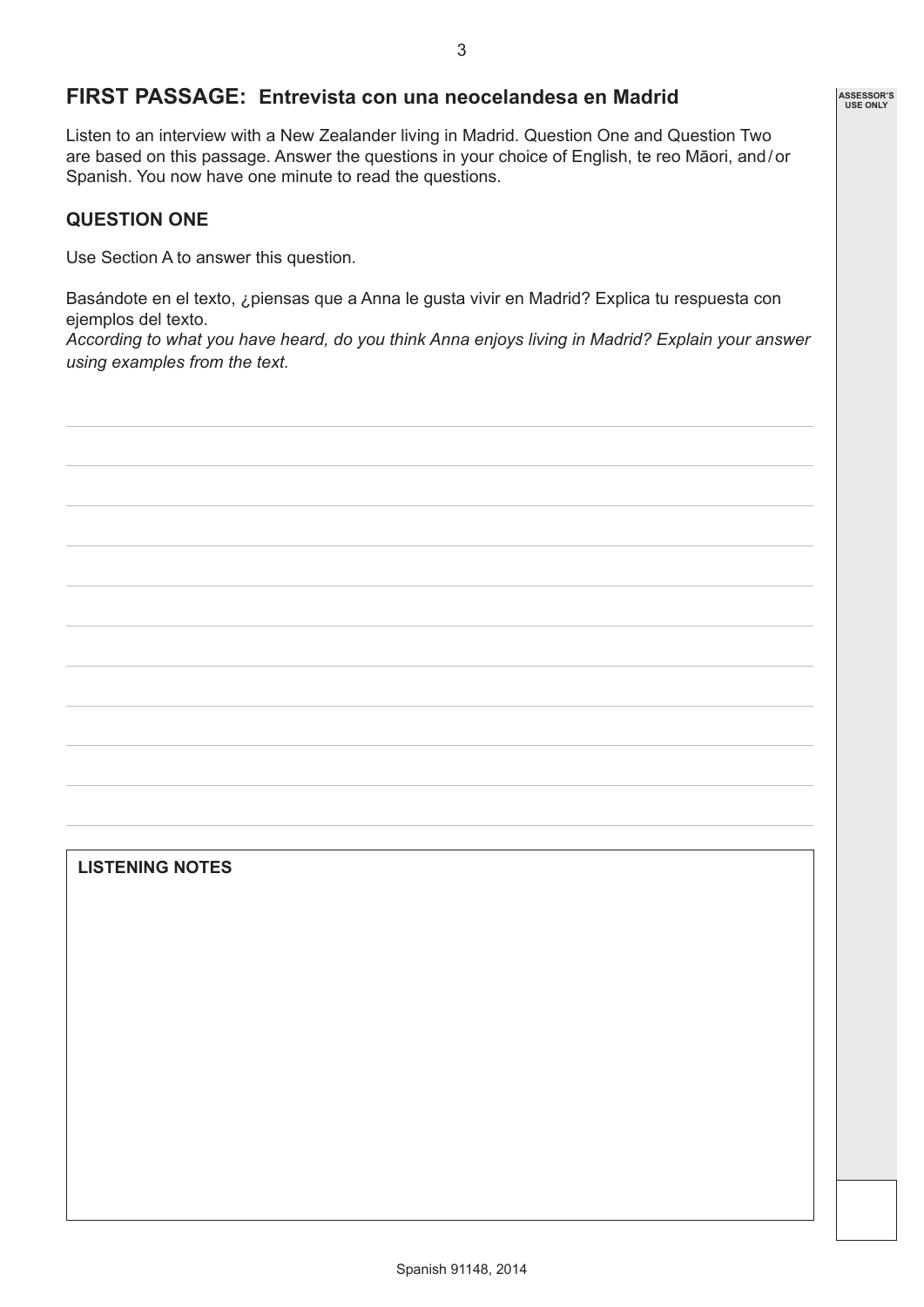### **TE PĀTAI TUARUA**

Whakamahia te Wāhanga B hei whakautu i tēnei pātai.

Basándote en el texto, ¿cómo promocionaría Anna la ciudad de Madrid como un buen lugar para vivir?

*E ai ki tāu i rongo ai, ka pēhea tā Anna whakatairanga i a Madrid hei wāhi noho pai?* 

# **TĀ TE TARINGA I KAPO AI**

**MĀ TE KAIMĀKA ANAKE**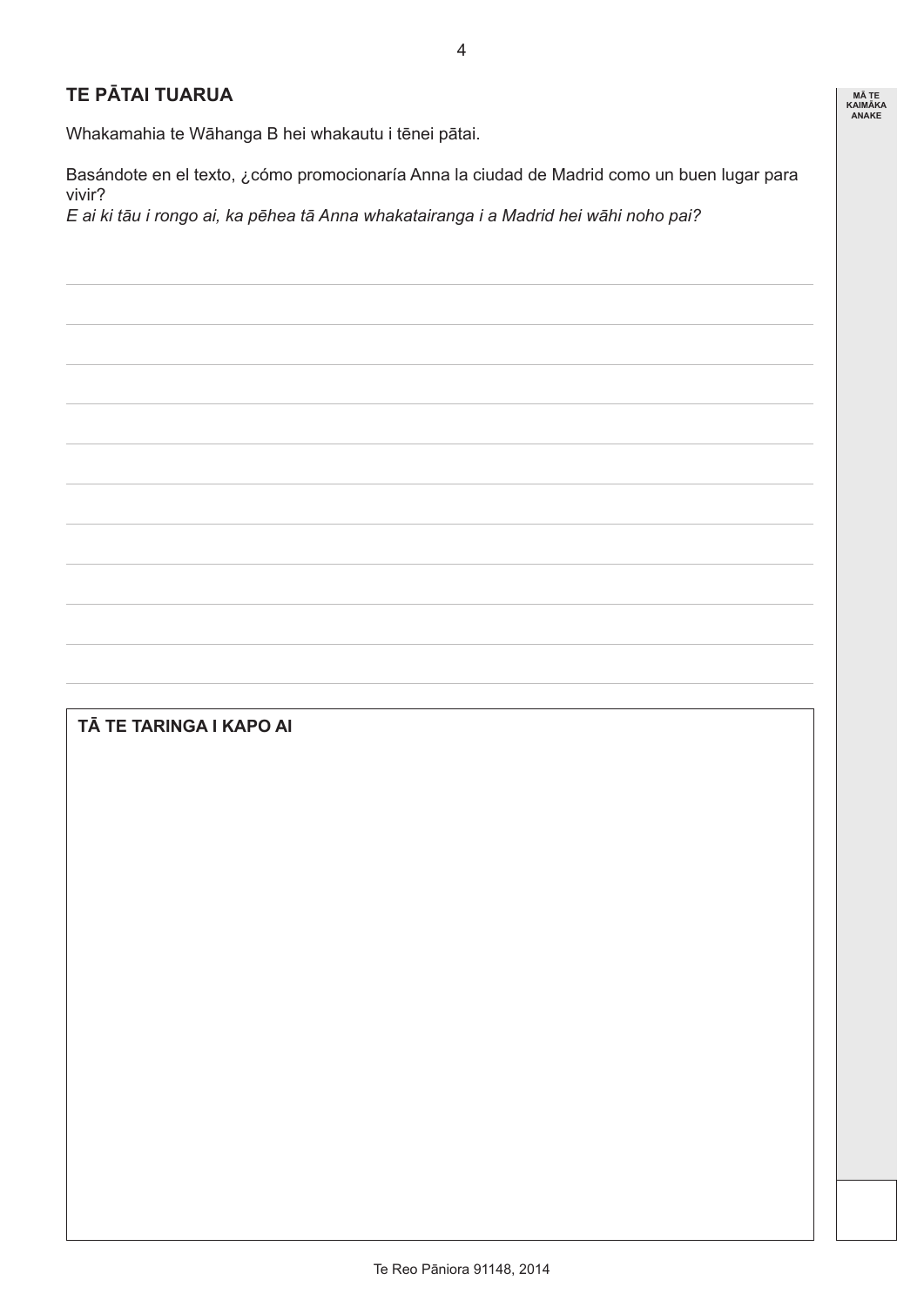#### **QUESTION TWO**

Use Section B to answer this question.

Basándote en el texto, ¿cómo promocionaría Anna la ciudad de Madrid como un buen lugar para vivir?

*According to what you have heard, how would Anna promote Madrid as a good place to live?*

### **LISTENING NOTES**

**ASSESSOR'S USE ONLY**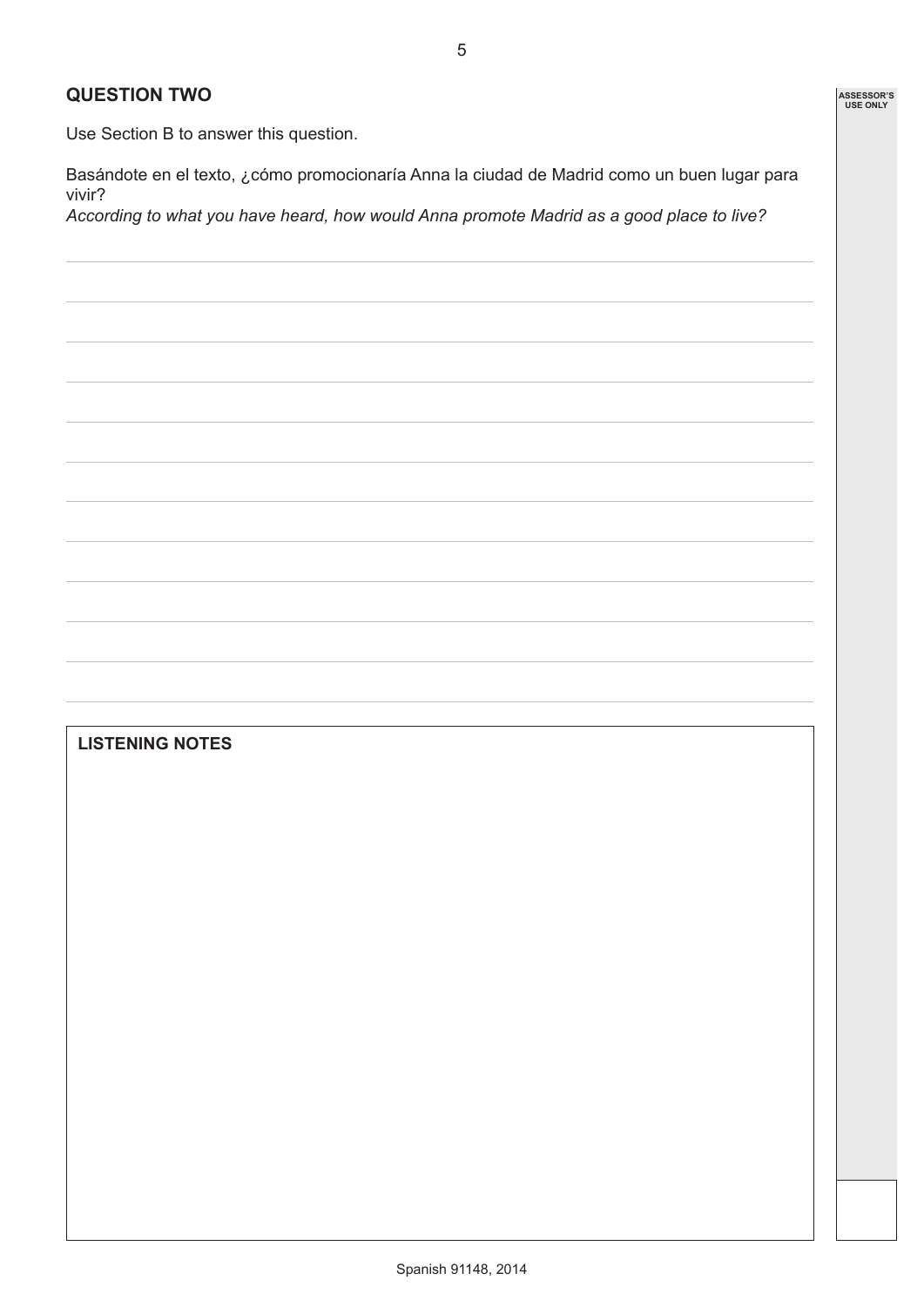**TĀ TE TARINGA I KAPO AI**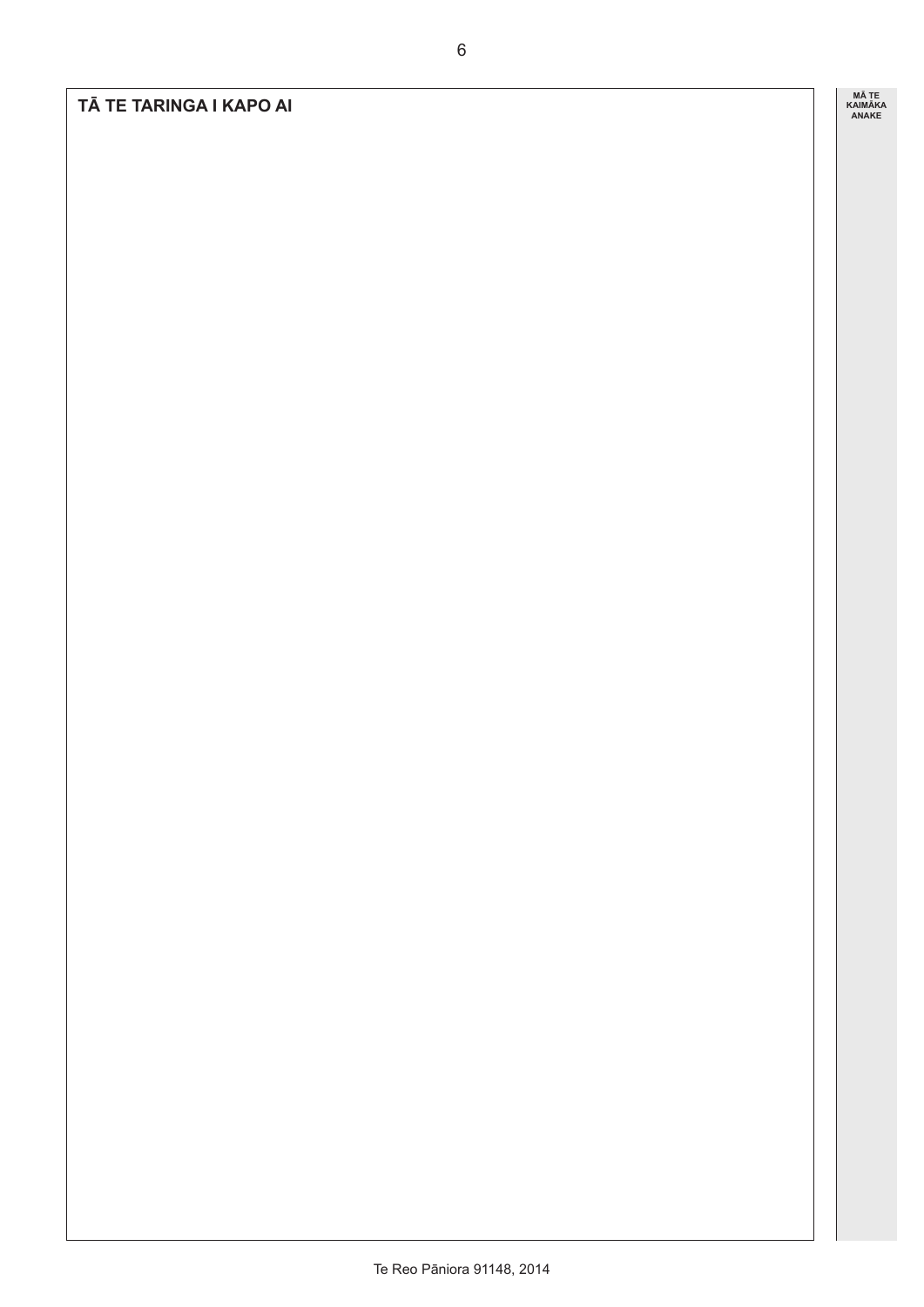# **TE KŌRERO TUARUA: La publicidad nos bombardea**

Whakarongo ki ngā kōrero mō ngā mahi pānui i tētahi pakipūmeka o nā noa nei. E hāngai ana Te Pātai Tuatoru ki tēnei kōrero. Kei a koe te tikanga ki te whakautu i te pātai ki te reo Pākehā, ki te reo Māori, ki te reo Pāniora hoki rānei. Ināianei, ka tukuna ki a koe te toru tekau hēkona ki te pānui i te pātai.

# **TE PĀTAI TUATORU**

(a) Basándote en el texto, explica a qué corresponden los números de la tabla. *Ki te whāia te kōrero, whakamāramatia ngā tikanga o ngā nama i te ripanga nei.*

| 2.000   |  |
|---------|--|
| 6.000   |  |
| 140.000 |  |
| 60.000  |  |

(b) Según el texto ¿cuál es la relación entre la publicidad y la contaminación? *E ai ki te kōrero, he aha te hononga o ngā pānui me te tūkinotanga ā-taiao?*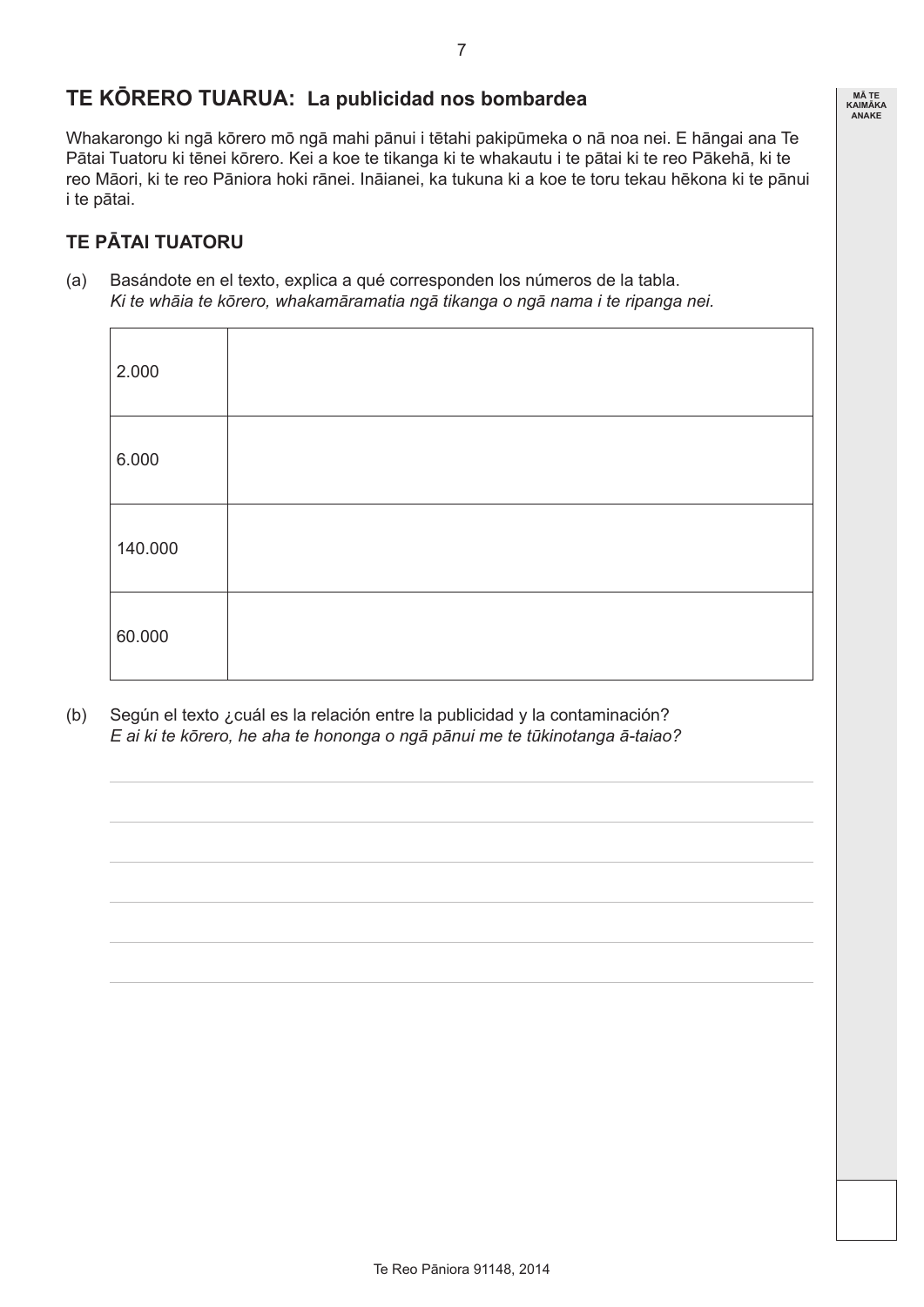#### **LISTENING NOTES**

**ASSESSOR'S USE ONLY ASSESSOR'S** 

8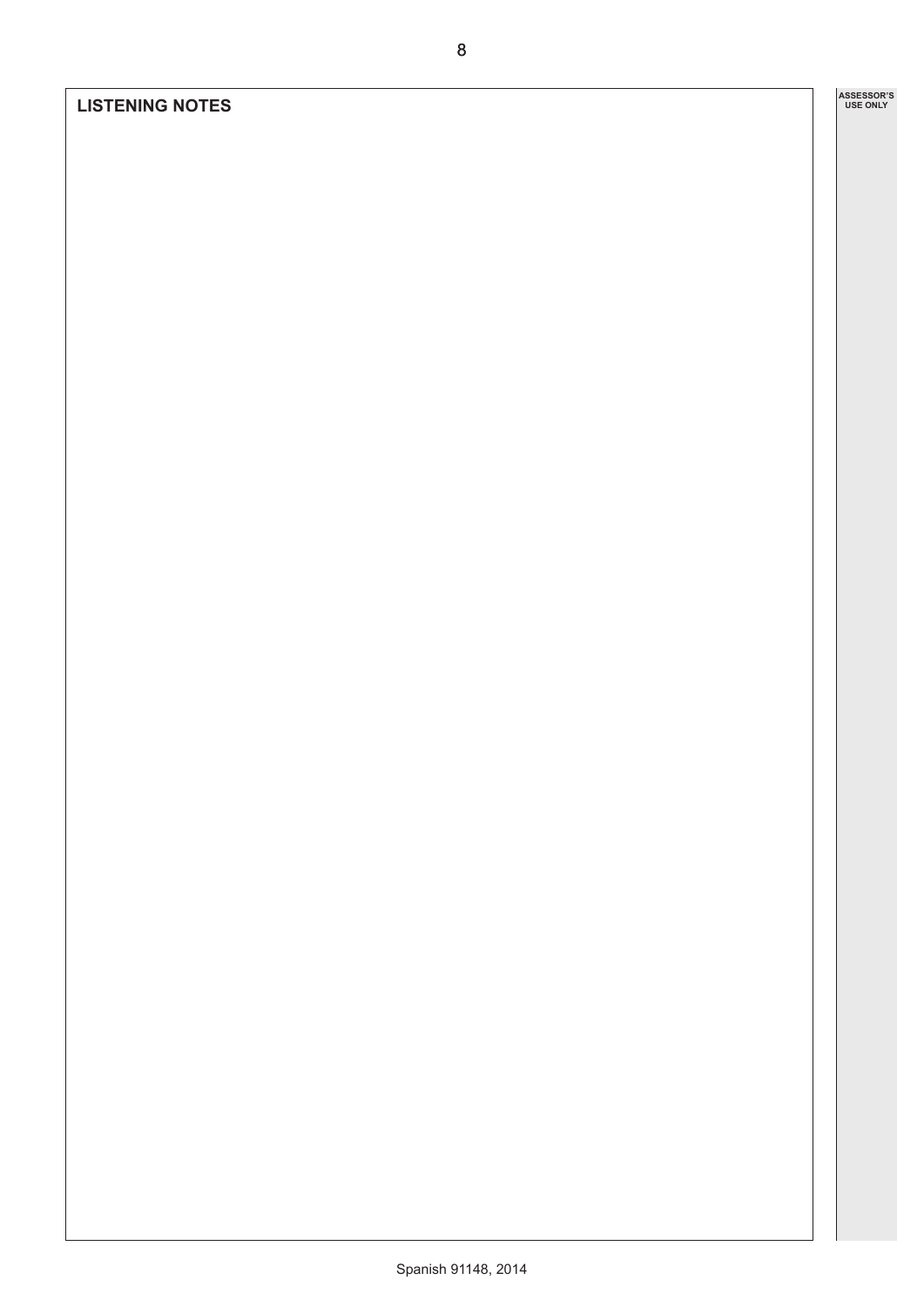### **SECOND PASSAGE: La publicidad nos bombardea**

Listen to what was said about advertising in a recent documentary. Question Three is based on this passage. Answer the question in your choice of English, te reo Māori, and/or Spanish. You now have 30 seconds to read the question.

#### **QUESTION THREE**

(a) Basándote en el texto, explica a qué corresponden los números de la tabla. *Based on the passage, explain what the numbers in the table refer to.*

| 2.000   |  |
|---------|--|
| 6.000   |  |
| 140.000 |  |
| 60.000  |  |

(b) Según el texto ¿cuál es la relación entre la publicidad y la contaminación? *According to the passage, what is the relationship between advertising and pollution?*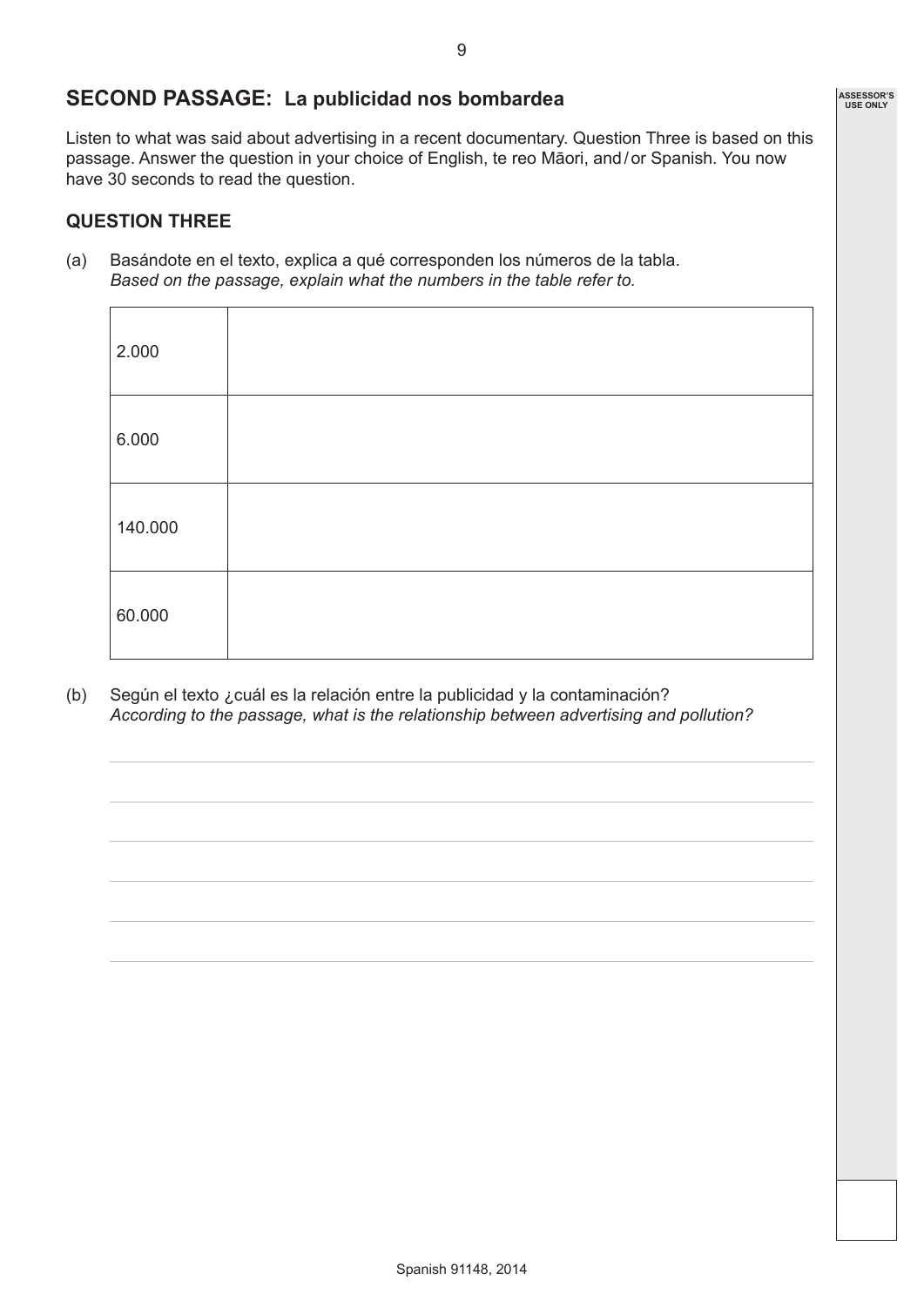#### **TĀ TE TARINGA I KAPO AI**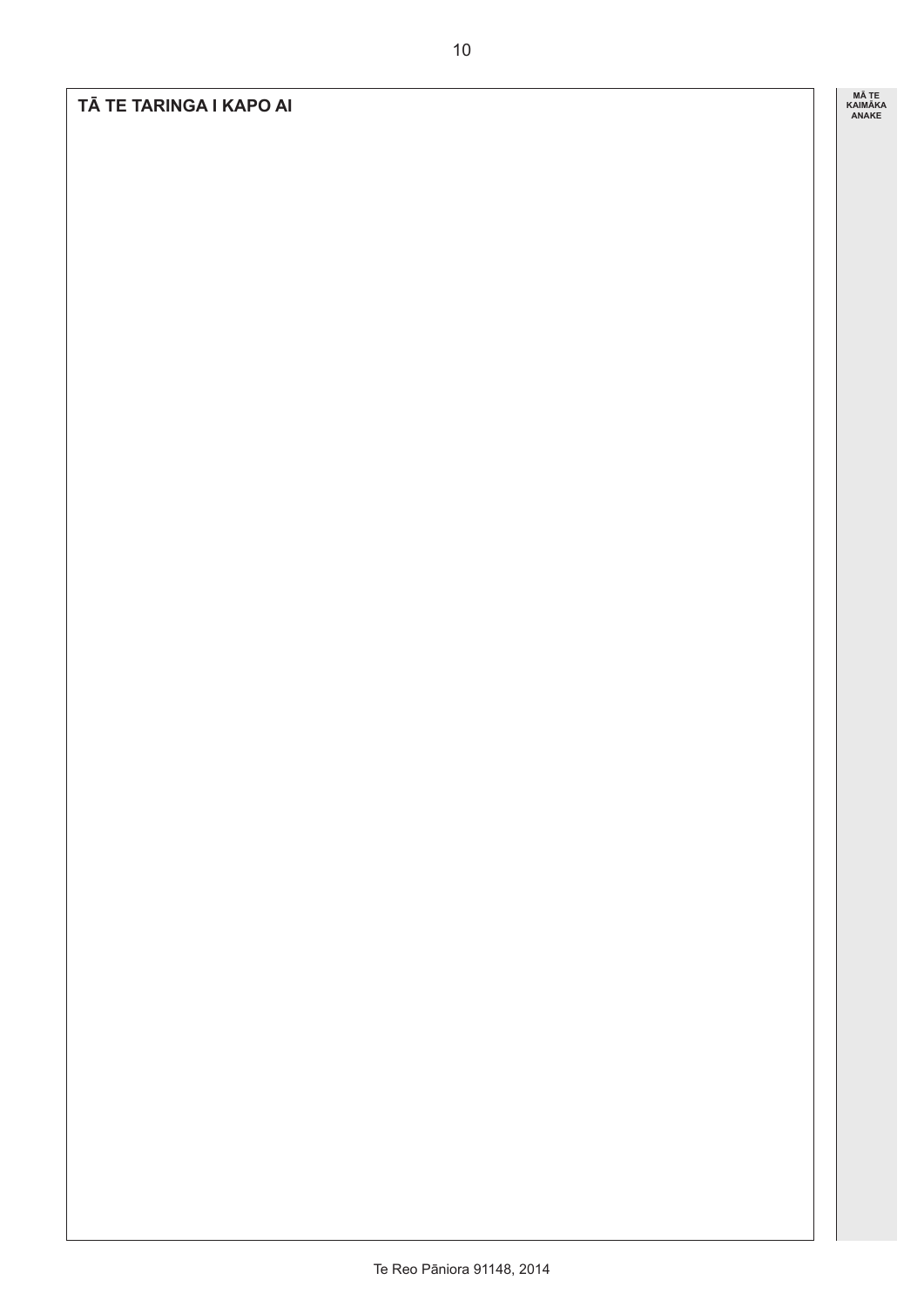## **TE KŌRERO TUATORU: El campeonato mundial de deportes de aventura**

Whakarongo ki tētahi kōrero mō tētahi whakataetae hākinakina mātātoa ki Ecuador. E hāngai ana Te Pātai Tuawhā ki tēnei kōrero. Kei a koe te tikanga ki te whakautu i te pātai ki te reo Pākehā, ki te reo Māori, ki te reo Pāniora hoki rānei. Ināianei, ka tukuna ki a koe te toru tekau hēkona ki te pānui i te pātai.

# **TE PĀTAI TUAWHĀ**

Un competidor anuncia sus razones por participar en el evento. Basándote en el texto, ¿qué diría? *Ka kōrero tētahi o ngā kaiwhakataetae mō ngā take i uru ai ia ki tēnei tauwhāinga. Ki te whāia te kōrero, ka pēhea ana kupu?* 

Un guía turístico habla de los beneficios del evento para el turismo en Ecuador. Basándote en el texto, ¿qué diría?

*Ka kōrero tētahi Kaiārahi tūruhi mō ngā hua ka puta i te tauwhāinga nei ki ngā mahi tūruhi ki Ecuador. Ki te whāia te kōrero, ka pēhea ana kupu?*

**MĀ TE KAIMĀKA ANAKE**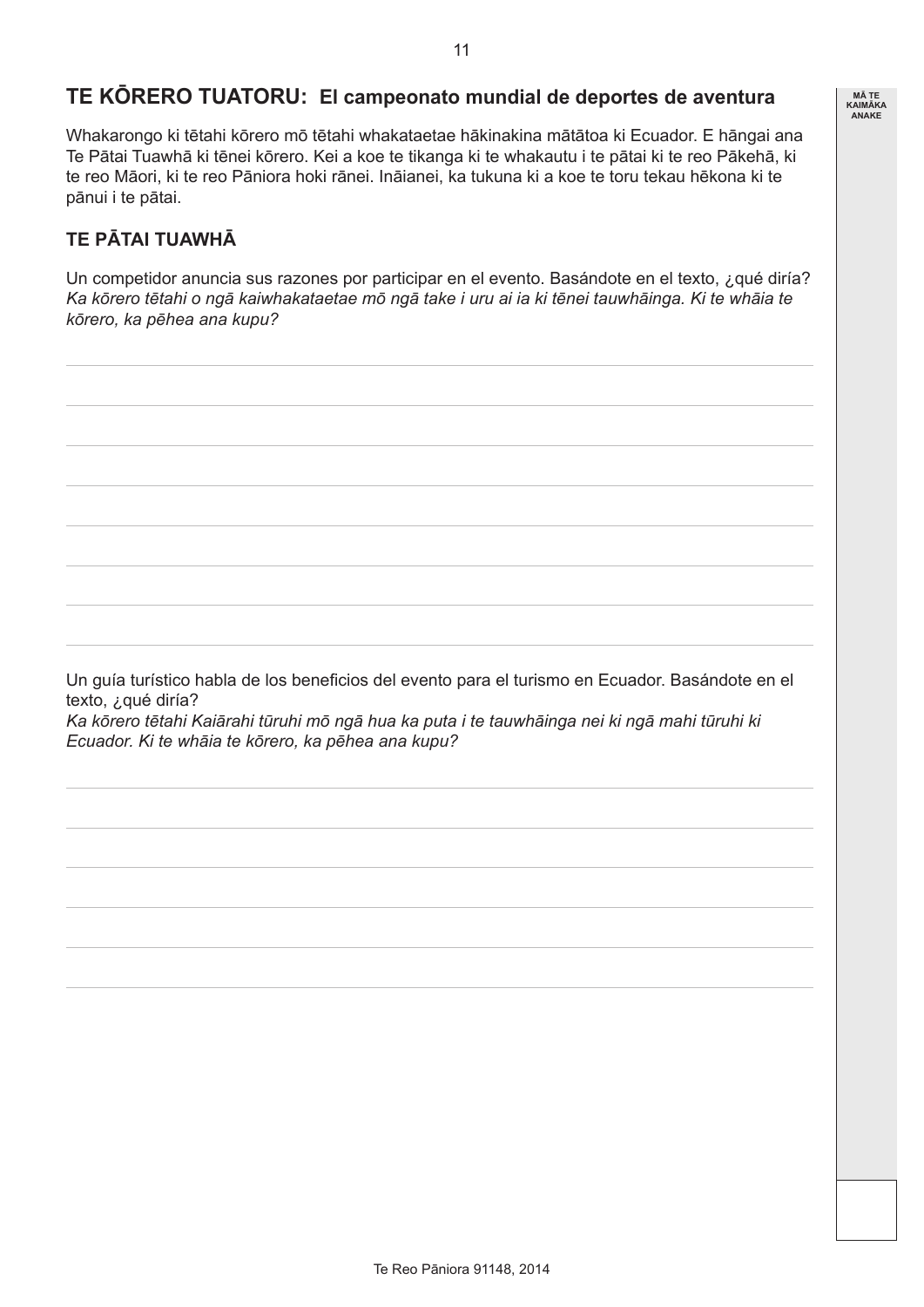#### **LISTENING NOTES**

**ASSESSOR'S USE ONLY**

12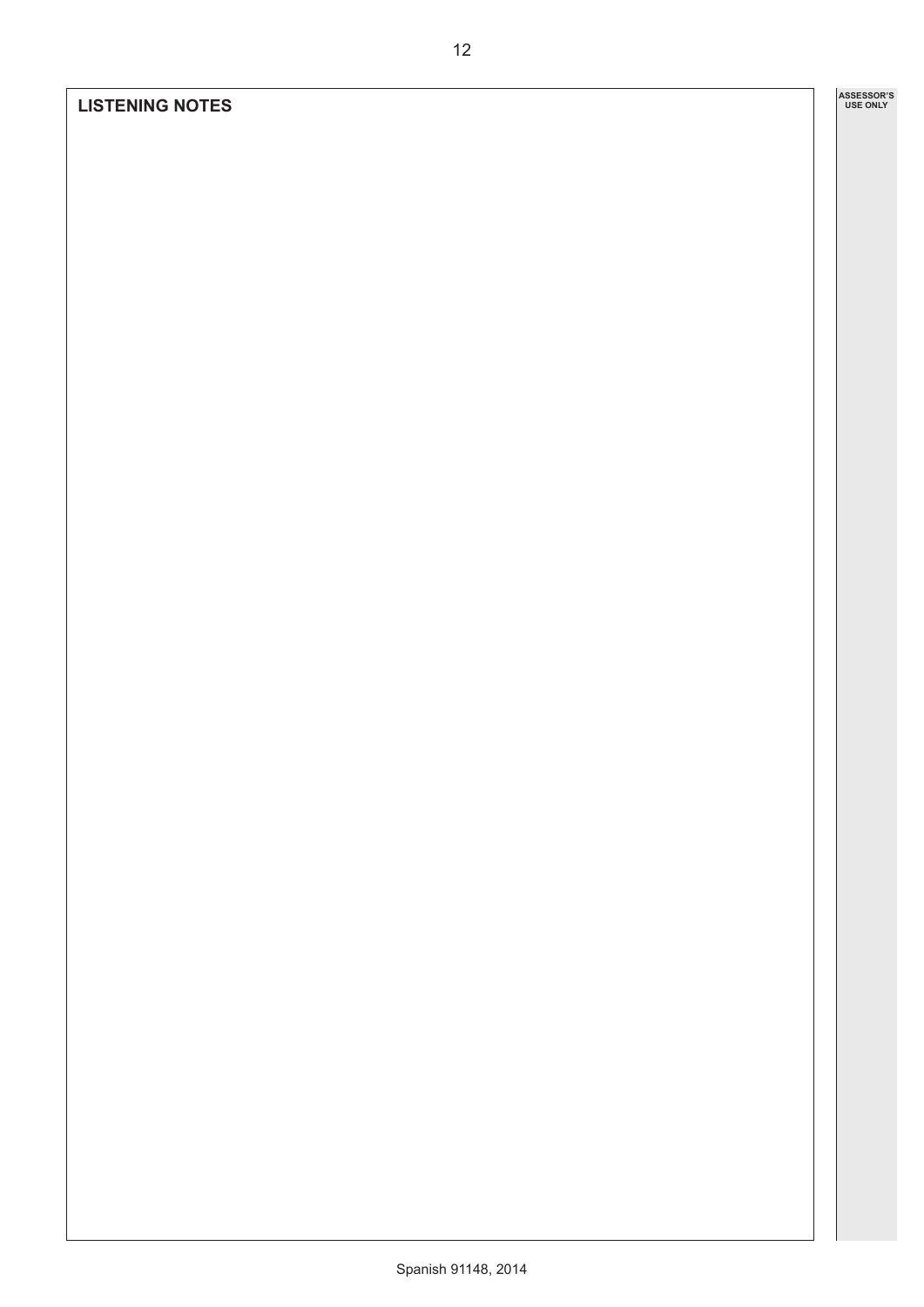**ASSESSOR'S USE ONLY**

# **THIRD PASSAGE: El campeonato mundial de deportes de aventura**

Listen to an article about an adventure sport competition in Ecuador. Question Four is based on this passage. Answer the question in your choice of English, te reo Māori, and/or Spanish. You now have 30 seconds to read the question.

#### **QUESTION FOUR**

Un competidor anuncia sus razones por participar en el evento. Basándote en el texto, ¿qué diría? *A competitor gives his reasons for participating in the event. Based on the passage, what would he say?*

Un guía turístico habla de los beneficios del evento para el turismo en Ecuador. Basándote en el texto, ¿qué diría? *A tourist guide talks about the benefits of the event for tourism in Ecuador. Based on the passage, what would he say?*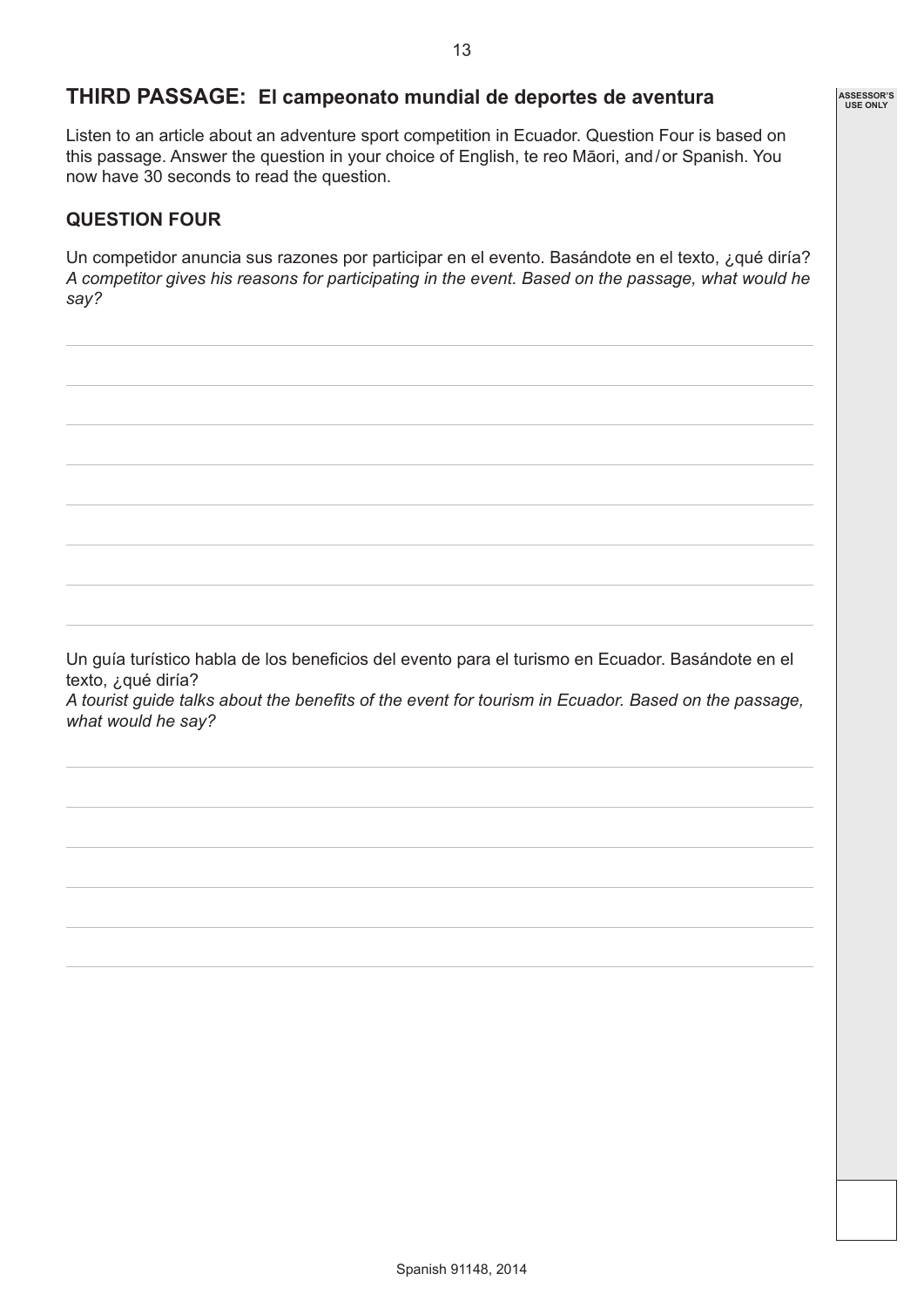| TAU PĀTAI | He whārangi anō ki te hiahiatia.<br>Tuhia te/ngā tau pātai, mena e hāngai ana. | <b>MÄTE</b><br>KAIMĀKA<br>ANAKE |
|-----------|--------------------------------------------------------------------------------|---------------------------------|
|           |                                                                                |                                 |
|           |                                                                                |                                 |
|           |                                                                                |                                 |
|           |                                                                                |                                 |
|           |                                                                                |                                 |
|           |                                                                                |                                 |
|           |                                                                                |                                 |
|           |                                                                                |                                 |
|           |                                                                                |                                 |
|           |                                                                                |                                 |
|           |                                                                                |                                 |
|           |                                                                                |                                 |
|           |                                                                                |                                 |
|           |                                                                                |                                 |
|           |                                                                                |                                 |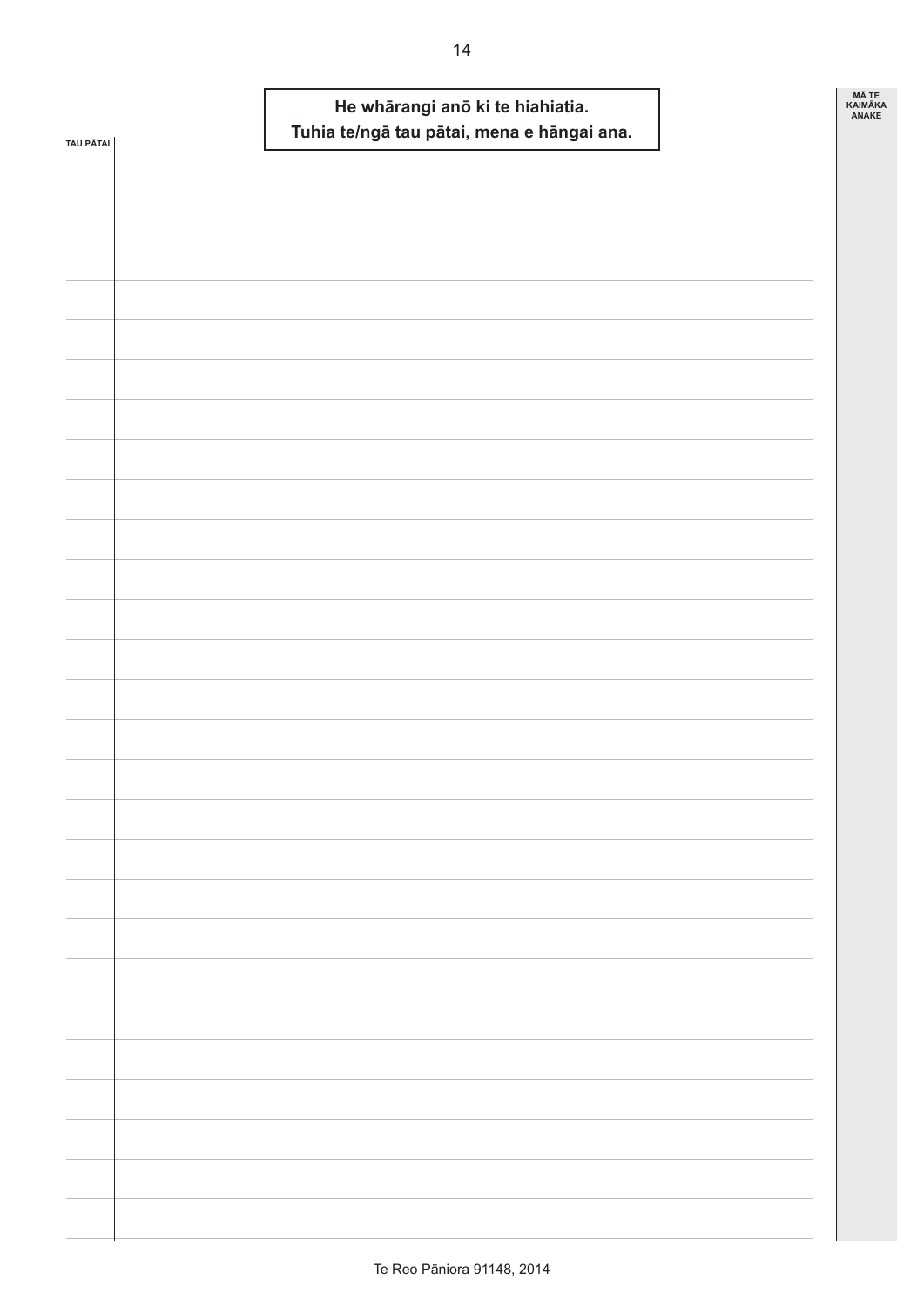|                            |  | Extra space if required. |                                             |  | ASSESSOR'S<br><b>USE ONLY</b> |
|----------------------------|--|--------------------------|---------------------------------------------|--|-------------------------------|
| <b>QUESTION<br/>NUMBER</b> |  |                          | Write the question number(s) if applicable. |  |                               |
|                            |  |                          |                                             |  |                               |
|                            |  |                          |                                             |  |                               |
|                            |  |                          |                                             |  |                               |
|                            |  |                          |                                             |  |                               |
|                            |  |                          |                                             |  |                               |
|                            |  |                          |                                             |  |                               |
|                            |  |                          |                                             |  |                               |
|                            |  |                          |                                             |  |                               |
|                            |  |                          |                                             |  |                               |
|                            |  |                          |                                             |  |                               |
|                            |  |                          |                                             |  |                               |
|                            |  |                          |                                             |  |                               |
|                            |  |                          |                                             |  |                               |
|                            |  |                          |                                             |  |                               |
|                            |  |                          |                                             |  |                               |
|                            |  |                          |                                             |  |                               |
|                            |  |                          |                                             |  |                               |
|                            |  |                          |                                             |  |                               |
|                            |  |                          |                                             |  |                               |
|                            |  |                          |                                             |  |                               |
|                            |  |                          |                                             |  |                               |
|                            |  |                          |                                             |  |                               |
|                            |  |                          |                                             |  |                               |
|                            |  |                          |                                             |  |                               |
|                            |  |                          |                                             |  |                               |
|                            |  |                          |                                             |  |                               |
|                            |  |                          |                                             |  |                               |
|                            |  |                          |                                             |  |                               |
|                            |  |                          |                                             |  |                               |